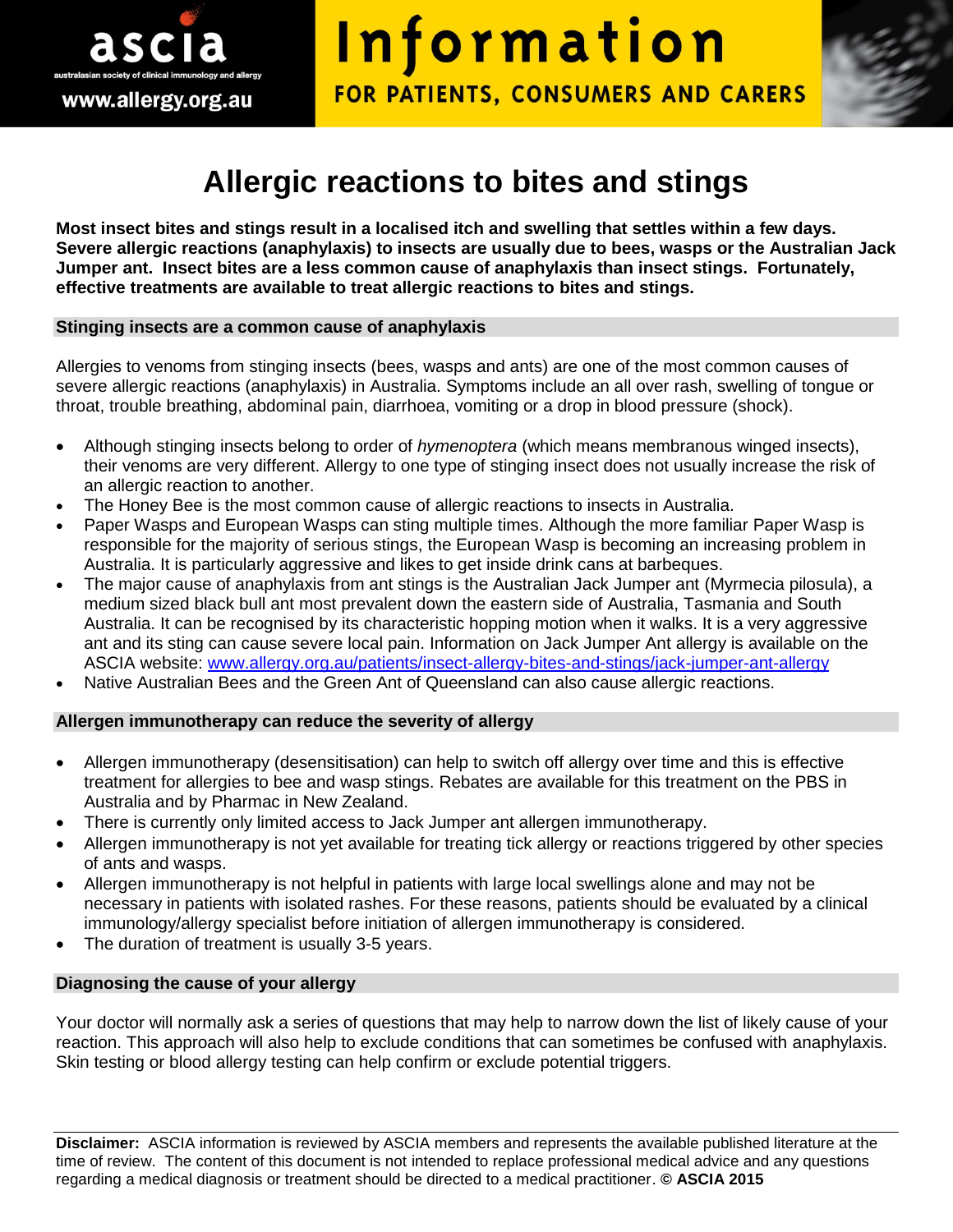# **Natural history of allergic reactions to stinging insects**

Isolated local reactions:

- Individuals who have had a rash or large local swelling alone have a less than 1 in 10 chance of developing severe allergic reactions (anaphylaxis) with further stings.
- Allergen immunotherapy is not indicated.

# Generalised reactions without life threatening features:

- Symptoms of generalised hives (urticaria) without difficulty breathing or a drop in blood pressure are uncomfortable but not dangerous.
- This type of allergic reactions is more common in children than adults and has less than a 1 in 10 chance of progressing to anaphylaxis.
- Allergen immunotherapy is not usually indicated in children who have reactions confined to the skin but is indicated in adults.
- Anyone with a history of a generalised allergic reaction (even without life threatening features) to an insect sting should be referred to a medical specialist (clinical immunology/allergy specialist).

## Anaphylaxis:

- Individuals who are at greatest risk of anaphylaxis are those who have previously had anaphylaxis (e.g. abdominal pain, vomiting, difficulty breathing, drop in blood pressure) following a sting.
- Allergic reactions to stinging insects (particularly when severe) tend to persist, although children are more likely to improve than adults.
- Adults are at greater risk of anaphylaxis than children. Allergen immunotherapy is often indicated.
- Anyone with a history of anaphylaxis to an insect sting should be referred to a medical specialist (clinical immunology/allergy specialist).

#### **Severe allergic reactions (anaphylaxis) can be fatal**

Anaphylaxis from stinging insect allergy results in an average of three deaths per year in Australia. Older individuals and those with difficult breathing are at greatest risk and should be seen by a medical specialist (clinical immunology/allergy specialist) to develop a strategy for managing subsequent stings.

#### **Effective emergency treatment for anaphylaxis is available**

Patients at risk of anaphylaxis are usually advised to:

- 1. Have an ASCIA Action Plan for Anaphylaxis and adrenaline autoinjector (e.g. EpiPen) readily available to treat anaphylaxis.
- 2. Wear medical identification jewellery, which will increase the likelihood that adrenaline will be administered in an emergency.
- 3. Avoid medication (where possible) that may increase the severity of anaphylaxis or complicate its treatment. Beta blockers (and perhaps ACE inhibitors) fall into this group.
- 4. Seek urgent medical assistance if stung or bitten.

# **First aid is adequate for the treatment of minor allergic reactions to bees**

Bees usually leave their barbed sting in the skin and die. Flicking the sting out as soon as possible (preferably within 30 seconds) will reduce the amount of venom injected. Use the edge of your fingernail, a car key or credit card. If possible try not to squeeze the venom sac, as this may increase the amount of venom injected. By contrast, wasps and bull ants rarely leave their sting in the skin. Cold packs and soothing creams often help for minor reactions. Oral antihistamines can be useful for treating itch. Very large and uncomfortable local reactions may sometimes need cortisone tablets to settle the swelling.